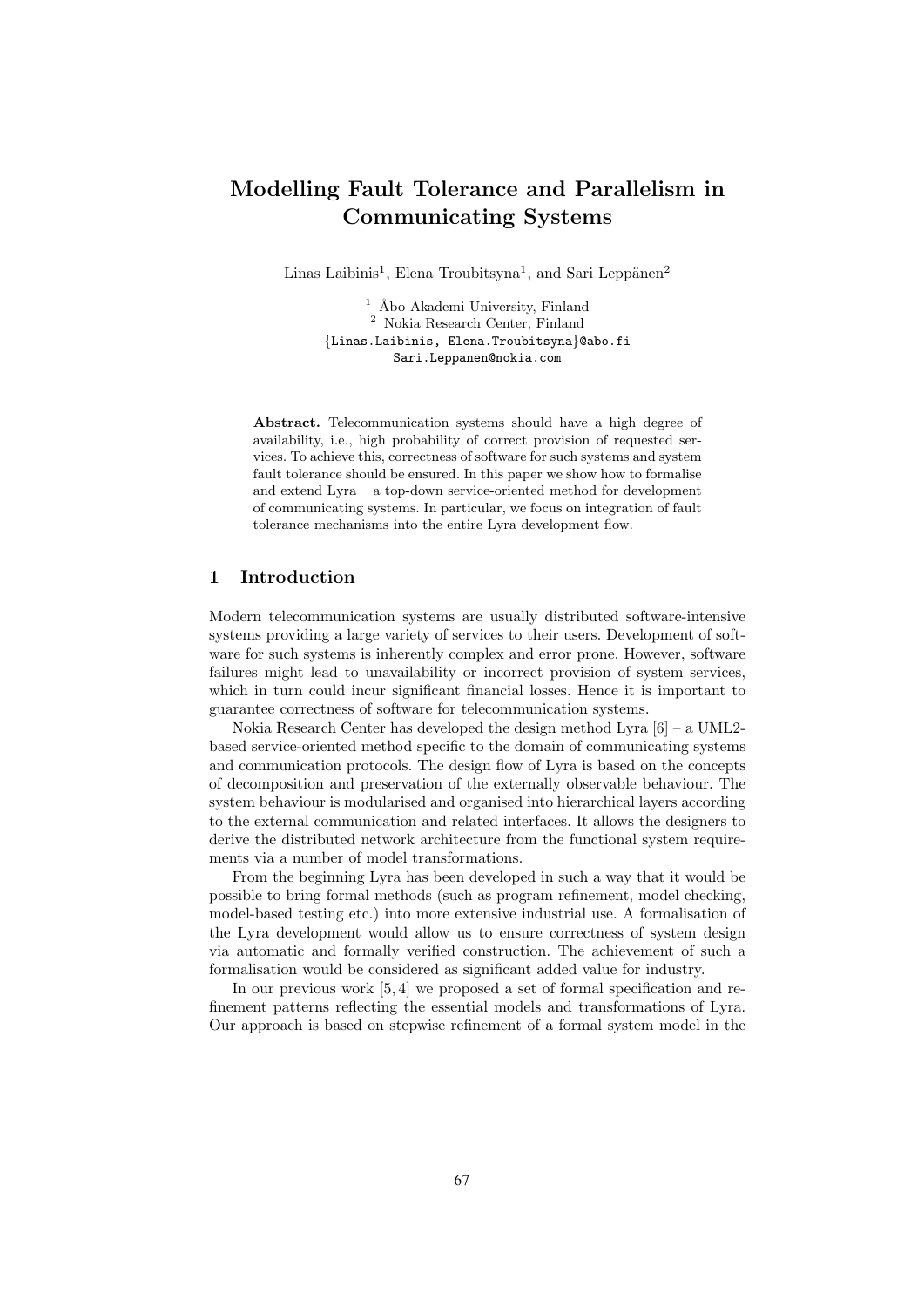B Method  $[1]$  – a formal refinement-based framework with automatic tool support. Moreover, to achieve system fault tolerance, we extended Lyra to integrate modelling of fault tolerance mechanisms into the entire development flow. We demonstrated how to formally specify error recovery by rollbacks as well as reason about error recovery termination.

In this paper we show how to extend our Lyra formalisation to model parallel execution of services. In particular, we demonstrate how such an extension affects the fault tolerance mechanisms incorporated into our formal models. The extension makes our formal models more complicated. However, it also gives us more flexibility in choosing possible recovery actions.

# 2 Previous Work

In this section we give a brief overview of on our previous results [5, 4] on formalising and verifying the Lyra development process. This work form the basis for new results presented in the next section.

#### 2.1 Formalising Lyra

Lyra [6] is a model-driven and component-based design method for the development of communicating systems and communication protocols, developed in the Nokia Research Center. The method covers all industrial specification and design phases from pre-standardisation to final implementation.

Lyra has four main phases: Service Specification, Service Decomposition, Service Distribution and Service Implementation. The Service Specification phase focuses on defining services provided by the system and their users. In the Service Decomposition phase the abstract model produced at the previous stage is decomposed in a stepwise and top-down fashion into a set of service components and logical interfaces between them. In the Service Distribution phase, the logical architecture of services is distributed over a given platform architecture. Finally, in the *Service Implementation* phase, the structural elements are integrated into the target environment. Examples of Lyra UML models from the Service Specification phase of a positioning system are shown on Fig.1.

To formalise the Lyra development process, we choose the B Method as our formal framework. The B Method [1] is an approach for the industrial development of highly dependable software. Recently the B method has been extended by the Event B framework  $[2, 7]$ , which enables modelling of event-based systems. Event B is particularly suitable for developing distributed, parallel and reactive systems. The tool support available for B provides us with the assistance for the entire development process. For instance, Atelier B [3], one of the tools supporting the B Method, has facilities for automatic verification and code generation as well as documentation, project management and prototyping.

The B Method adopts the top-down approach to system development. The basic idea underlying stepwise development in B is to design the system implementation gradually, by a number of correctness preserving steps called refinements. The refinement process starts from creating an abstract specification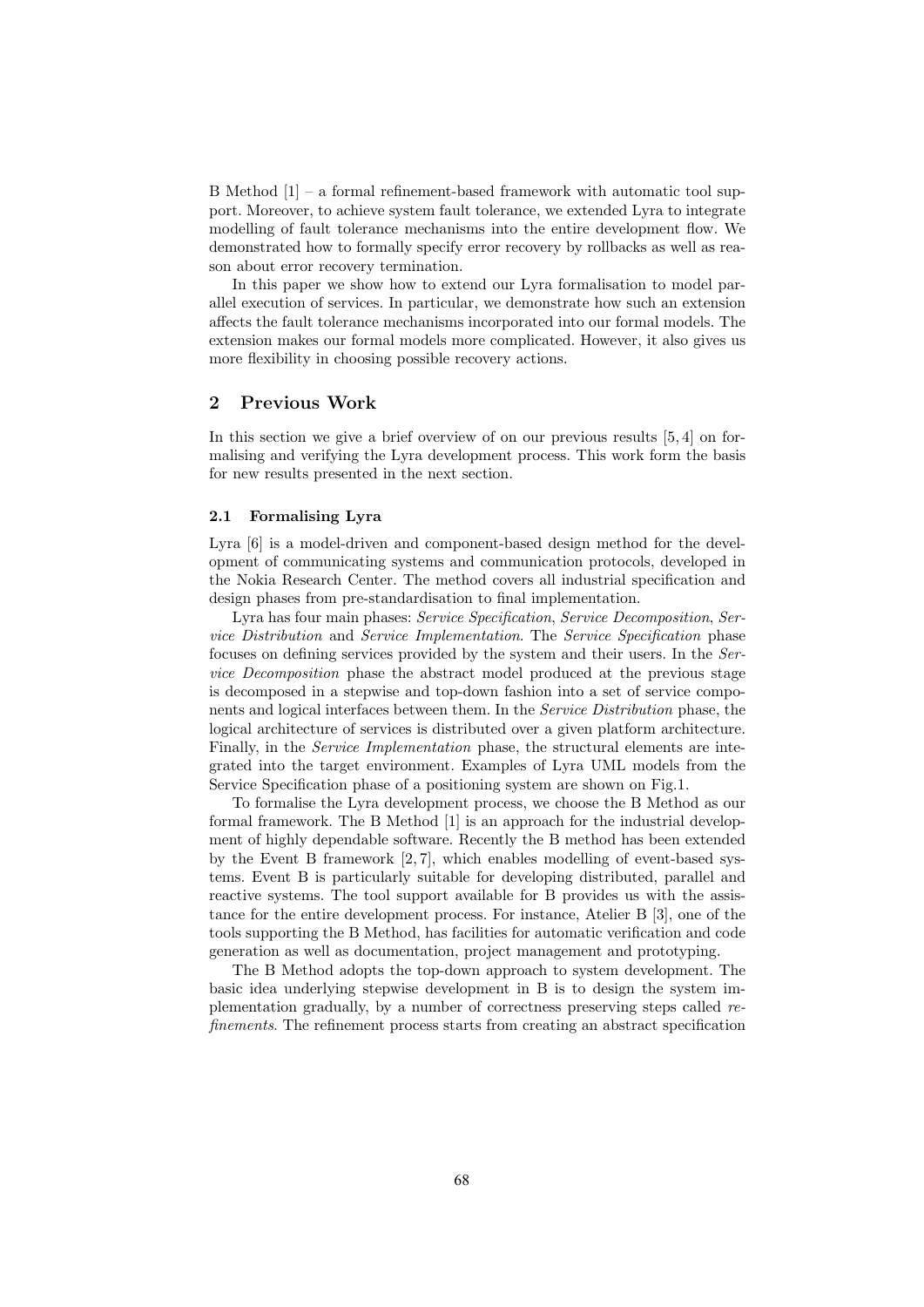

Fig. 1. (a) Domain Model. (b) Class Diagram of Positioning. (c) State Diagram.

and finishes with generating executable code. The intermediate stages yield the specifications containing a mixture of abstract mathematical constructs and executable programming artefacts.

While formalising Lyra, we single out a generic concept of a communicating service component and propose B patterns for specifying and refining it. In the refinement process a service component is decomposed into a set of service components of smaller granularity specified according to the proposed pattern. Moreover, we demonstrate that the process of distributing service components between network elements can also be captured by the notion of refinement. Below we present an excerpt from an abstract B specification pattern of a communicating service component.

The proposed approach to formalising Lyra in B allows us to verify correctness of the Lyra decomposition and distribution phases. In development of real systems we merely have to establish by proof that the corresponding components in a specific functional or network architecture are valid instantiations of these patterns. All together this constitutes a basis for automating industrial design flow of communicating systems.

MACHINE ACC

...

VARIABLES in\_data, out\_data, res INVARIANT in data ∈ DATA ∧ out data ∈ DATA ∧ res ∈ DATA INITIALISATION in\_data, out\_data, res := NIL, NIL, NIL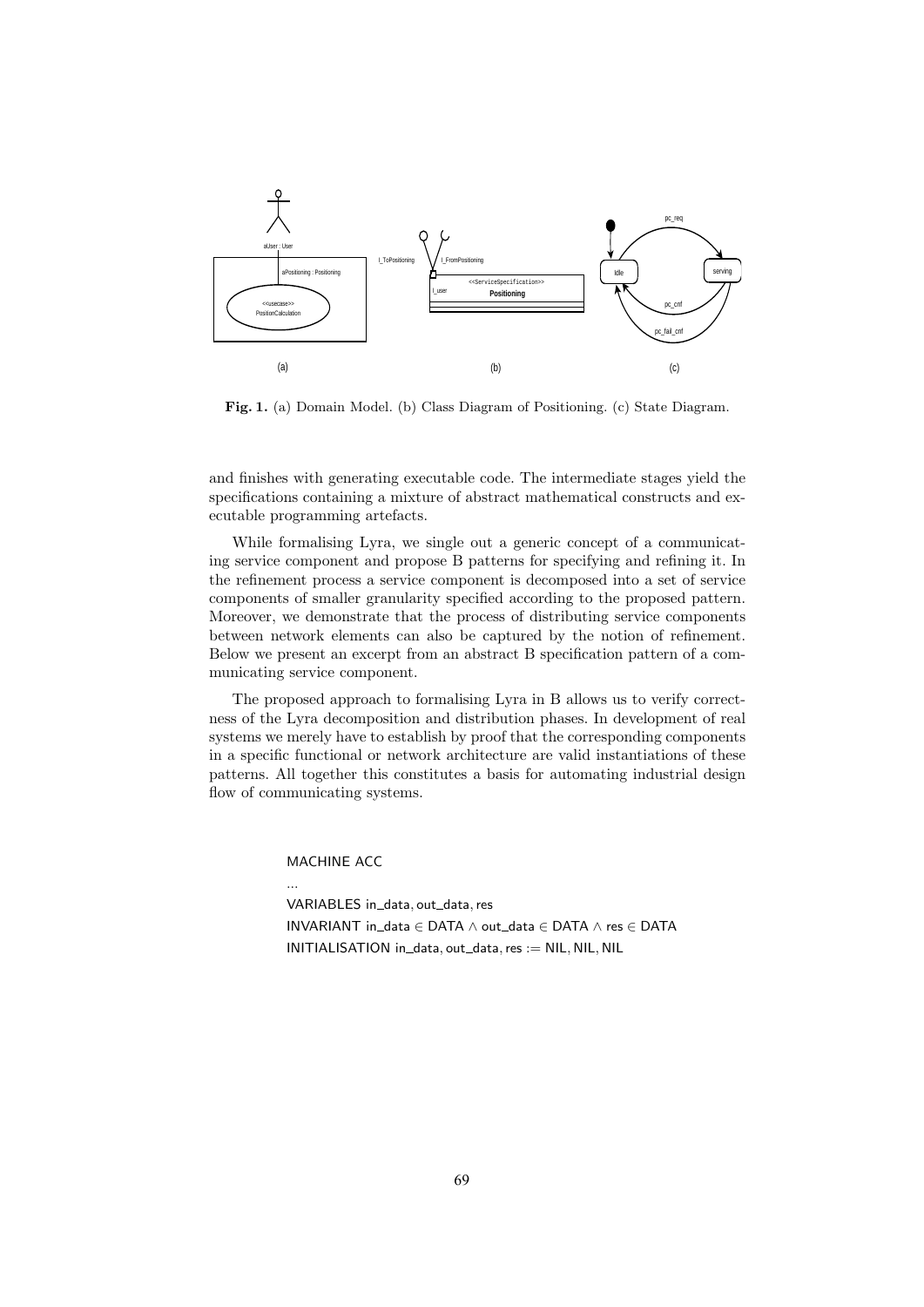```
EVENTS
input =ANY param
  WHERE param \in DATA \wedge \neg(param = NIL) \wedge in_data = NIL
  THEN
   in\_data := param
  END;
calcalculate =WHEN \neg(in_data = NIL) \land out_data = NIL
  THEN
   out_data :∈ DATA - {NIL}
  END;
output =WHEN \neg(\text{out\_data} = \text{NIL})THEN
   res := out_data ||in\_data, out\_data := NIL, NIL
  END
```
A B specification, called an abstract machine, encapsulates a local state (program variables) and provides operations on the state. In the Event B framework<sup>1</sup>, such operations are called events. The events can be defined as

#### WHEN  $g$  THEN  $S$  END

or, in case of a parameterised event, as

## ANY  $vl$  WHERE  $q$  THEN  $S$  END

where  $vl$  is a list of new local variables (parameters),  $q$  is a state predicate, and  $S$  is a B statement describing how the program state is affected by the event.

The events describe system reactions when the given WHEN or WHERE conditions are satisfied. The INVARIANT clause contains the properties of the system (expressed as predicates on the program state) that should be preserved during system execution. The data structures needed for specification of the system are defined in a separate module called context. For example, the abstract type DATA and constant NIL used in the above specification are defined in the context  $ACC\_Data$ , which can be accessed ("seen") by the abstract machine ACC.

 $^{\rm 1}$  This work has been done using the Atelier B tool, supporting the Event B extension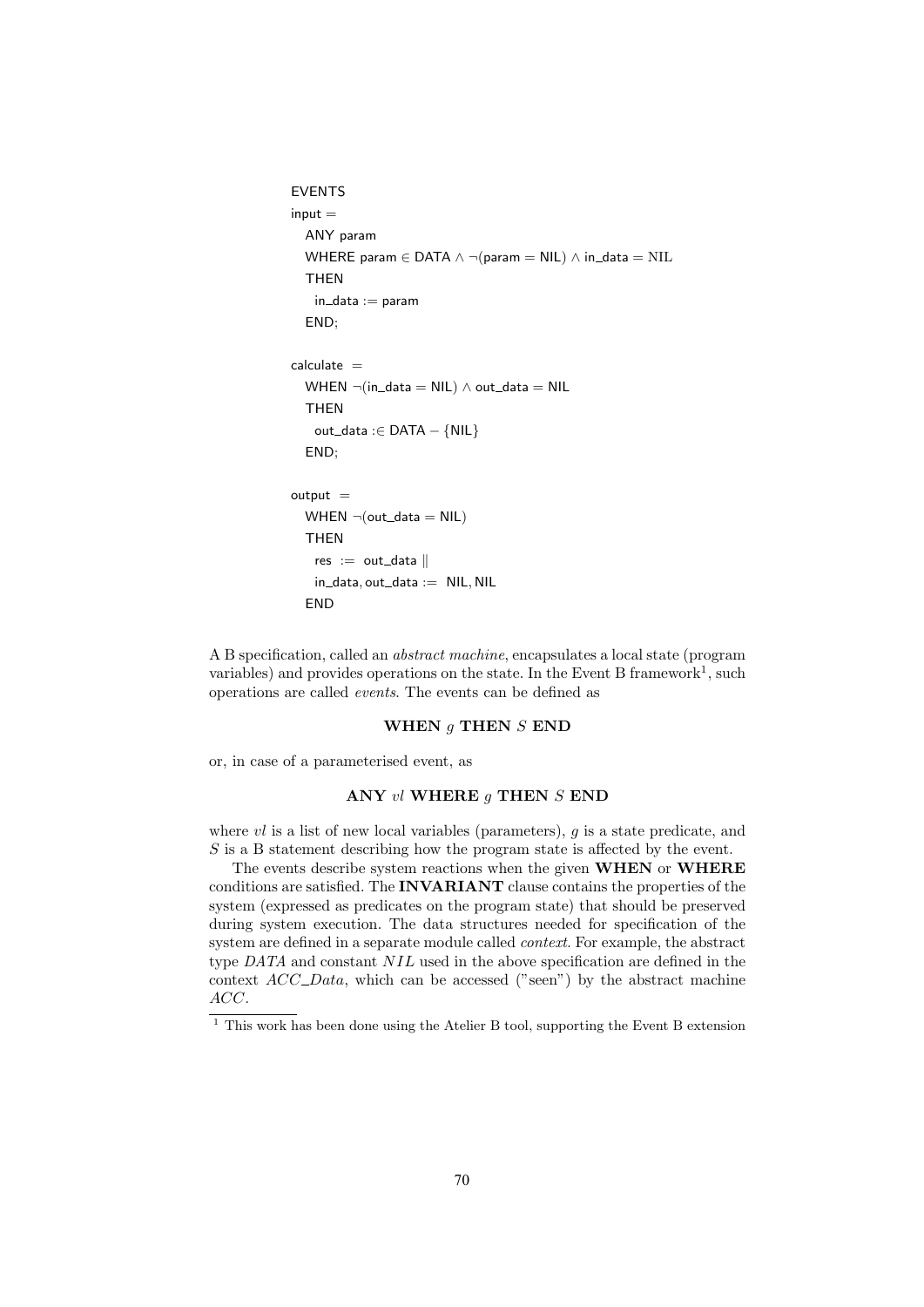The presented specification pattern is deliberatively made very simple. It describes a service component in a very abstract way – a service component simply receives some request data as the input, non-deterministically calculates non-empty result, which is then returned as the output. Using this specification as the starting point of our formal development gives us sufficient freedom to refine it into different kinds of service components. In particular, both the service components providing single services and the service components responsible for orchestrating service execution (called service directors) can be developed as refinements of the presented specification. Moreover, the defined specification and refinement patterns can be repeatedly used to gradually unfold the hierachical structure of service execution.

The proposed approach to formalising Lyra in B allows us to verify correctness of the Lyra decomposition and distribution phases. In development of real systems we merely have to establish by proof that the corresponding components in a specific functional or network architecture are valid instantiations of these patterns. All together this constitutes a basis for automating industrial design flow of communicating systems.

#### 2.2 Introducing Fault Tolerance in the Lyra Development Flow

Currently the Lyra methodology addresses fault tolerance implicitly, i.e., by representing not only successful but also failed service provision in the Lyra UML models. However, it leaves aside modelling of mechanisms for detecting and recovering from errors – the fault tolerance mechanisms. We argue that, by integrating explicit representation of the means for fault tolerance into the entire development process, we establish a basis for constructing systems that are better resistant to errors, i.e., achieve better system dependability. Next we will discuss how to extend Lyra to integrate modelling of fault tolerance.

In the first development stage of Lyra we set a scene for reasoning about fault tolerance by modelling not only successful service provision but also service failure. In the next development stage – Service Decomposition – we elaborate on representation of the causes of service failures and the means for fault tolerance.

In the Service Decomposition phase we decompose the service provided by a service component into a number of stages (subservices). The service component can execute certain subservices itself as well as request other service components to do it. According to Lyra, the flow of the service execution is managed by a special service component called Service Director. Service Director co-ordinates the execution flow by enquiring the required subservices from the external service components.

In general, execution of any stage of a service can fail. In its turn, this might lead to failure of the entire service provision. Therefore, while specifying Service Director, we should ensure that it does not only orchestrates the fault-free execution flow but also handles erroneous situations. Indeed, as a result of requesting a particular subservice, Service Director can obtain a normal response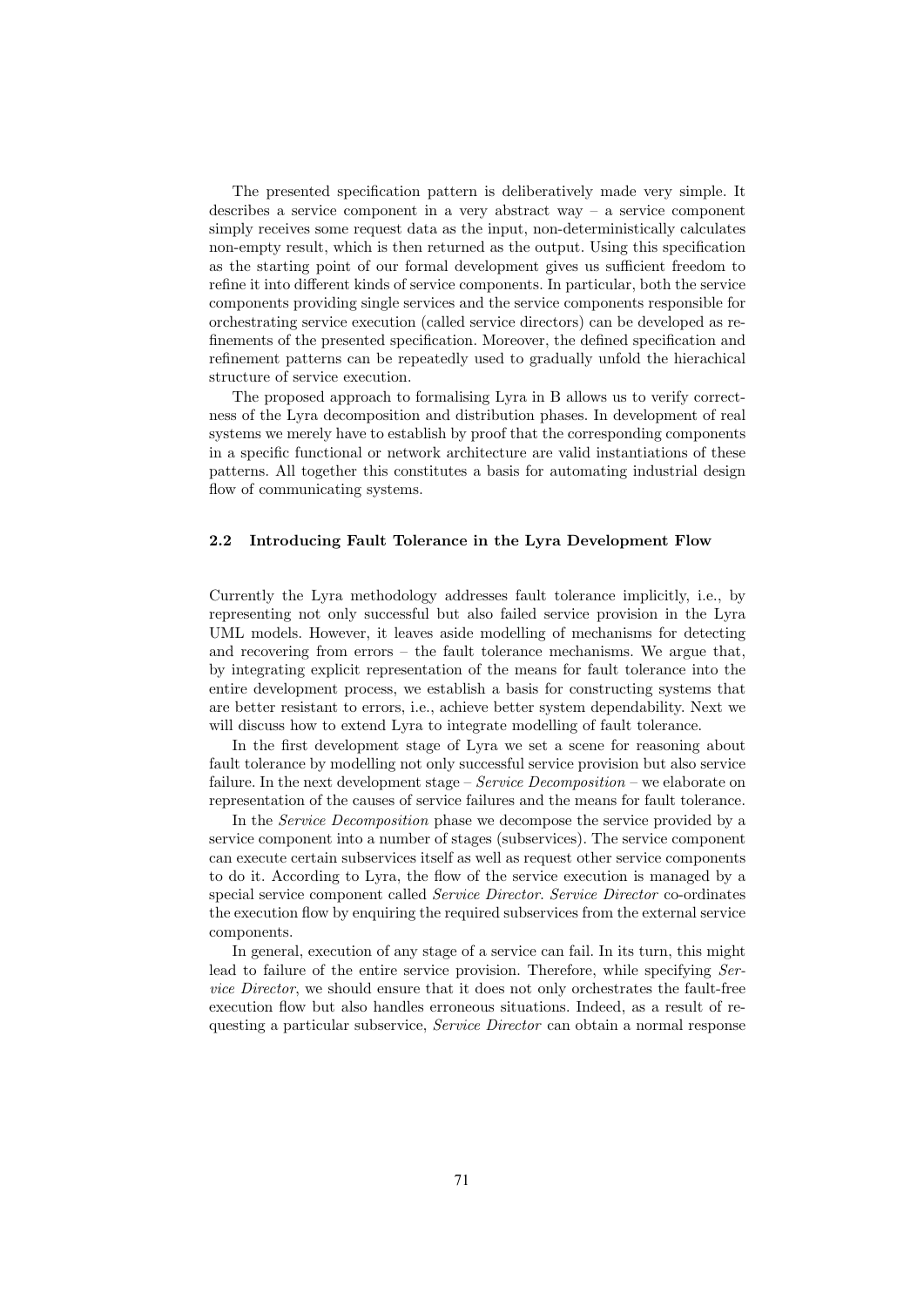

Fig. 2. Service decomposition: faults in the execution flow

containing the requested data or a notification about an error. As a reaction to the occurred error, Service Director might

- retry the execution of the failed subservice,
- repeat the execution of several previous subservices (i.e., roll back in the service execution flow) and then retry the failed subservice,
- abort the execution of the entire service.

The reaction of *Service Director* depends on the criticality of an occurred error: the more critical is the error, the larger part of the execution flow has to be involved in the error recovery. Moreover, the most critical (i.e., unrecoverable) errors lead to aborting the entire service. In Fig.2(a) we illustrate a fault free execution of the service S composed of subservices  $S_1, \ldots, S_N$ . Different error recovery mechanisms used in the presence of errors are shown in Fig.2(b) -  $2(d)$ .

Let us observe that each service should be provided within a certain finite period of time – the maximal service response time Max SRT. In our model this time is passed as a parameter of the service request. Since each attempt of subservice execution takes some time, the service execution might be aborted even if only recoverable errors have occurred but the overall service execution time has already exceeded Max\_SRT. Therefore, by introducing Max\_SRT in our model, we also guarantee termination of error recovery, i.e., disallow infinite retries and rollbacks, as shown in Fig.2(e).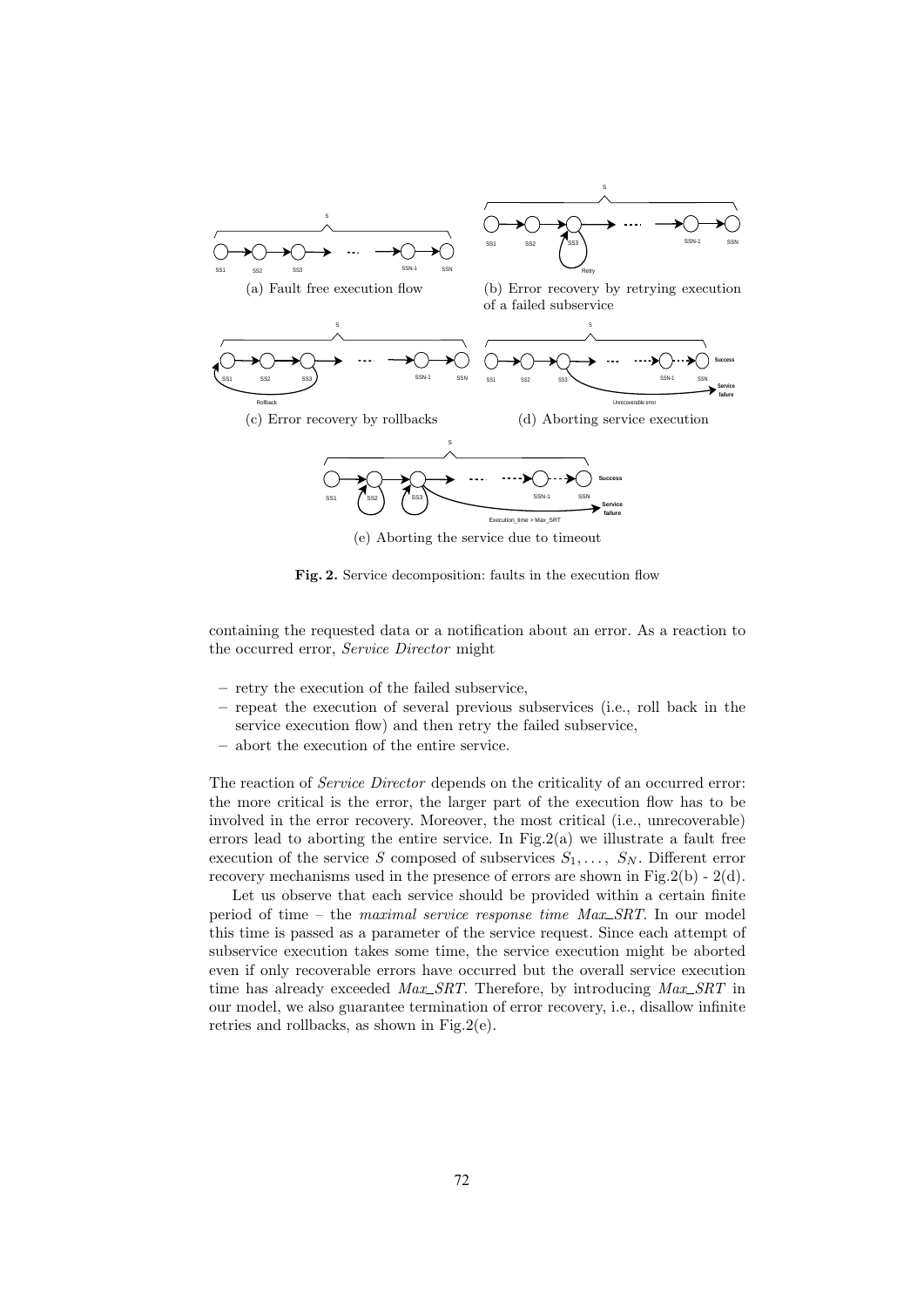#### 3 Fault Tolerance in the Presence of Parallelism

Our formal model briefly described in the previous section assumes sequential execution of subservices. However, in practice, some of subservices can be executed in parallel. Such simultaneous service execution directly affects the fault tolerance mechanisms incorporated into our B models. As a result, they become more complicated. However, at the same time it provides additional, more flexible options for error recovery that can be attempted by *Service Director*.

#### 3.1 Modelling Execution Flow

The information about all subservices and their required execution order becomes available at the Service Decomposition phase. This knowledge can be formalised as a data structure

$$
Task \, : \, seq(\mathcal{P}(SERVICE))
$$

Here  $SERVICE$  is a set of all possible subservices. Hence,  $Task$  is defined as a sequence of subsets of subservices. It basically describes the control flow for the top service in terms of required subservices. At the same time, it also indicates which subservices can be executed in parallel.

For example,

$$
Task = \langle \{S1, S2\}, \{S3, S4, S5\}, \{S6\} \rangle
$$

defines the top service as a task that should start by executing the services S1 and  $S2$  (possibly in parallel), then continuing by executing the services  $S3, S4$ , and S5 (simultaneously, if possible), and, finally, finishing the task by executing the service S6.

Essentially, the sequence  $Task$  defines the data dependencies between subservices. Also, Task can be considered as the most liberal (from point of view of parallel execution) model of service execution. In the Service Distribution phase the knowledge about the given network architecture becomes available. This can reduce the parallelism of service control flow by making certain services that can be executed in parallel to be executed in a particular order enforced by the provided architecture.

Therefore, Task is basically the desired model of service execution that will serve as the reference point for our formal development. The actual service execution flow is modelled in by the sequence Next which is of the same type as Task:

$$
Next : seq(P(SERVICE))
$$

Since at the Service Decomposition phase we do not know anything about future service distribution, Next is modelled as an abstract function (sequence), i.e., without giving its exact definition. However, it should be compatible with Task. More precisely, if Task requires that certain services  $S_i$  and  $S_j$  should be executed in a particular order, this order should be preserved in the sequence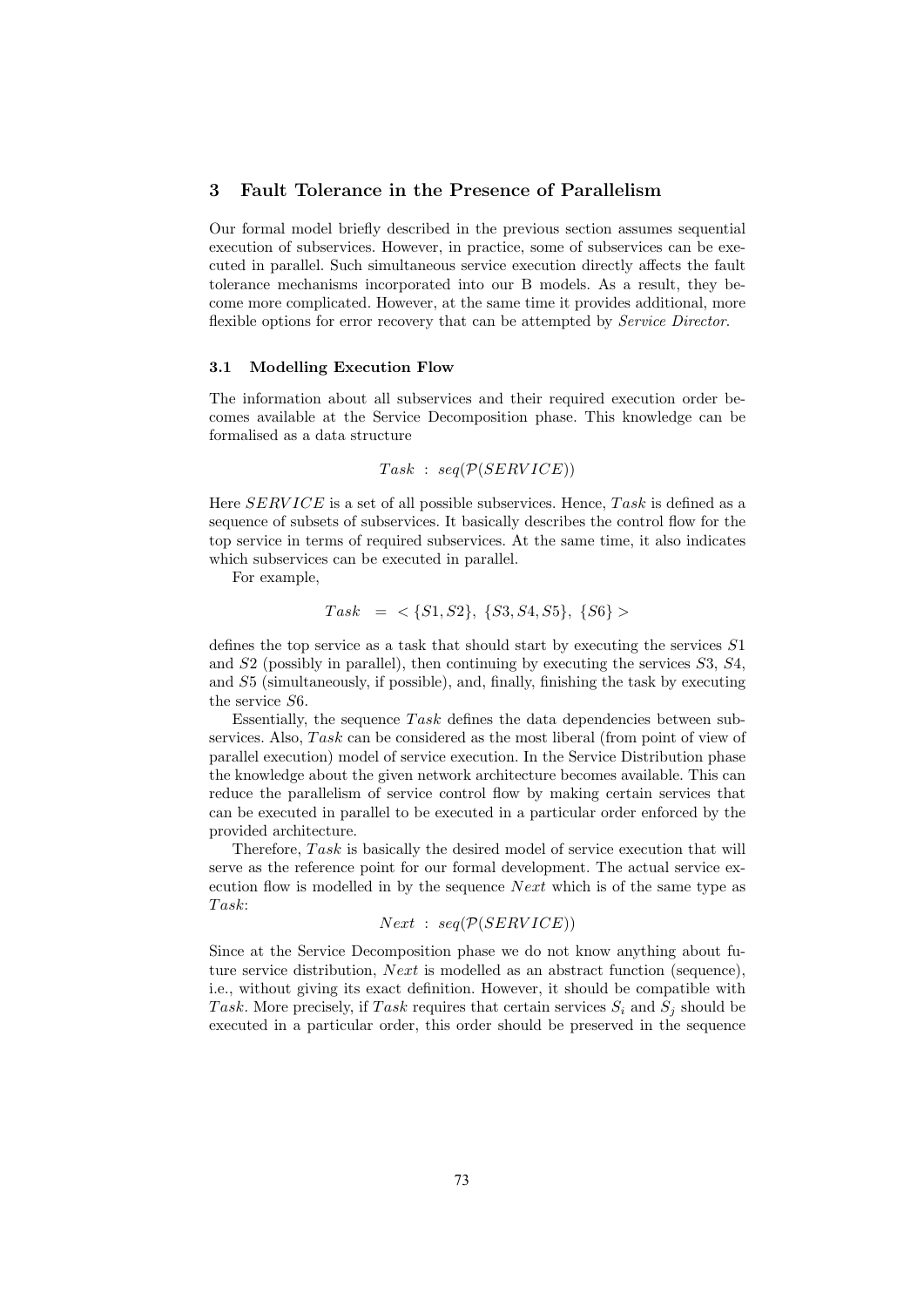Next. However, Next can split parallel execution of given services (allowed by Task) by sequentially executing them in any order.

So the sequence Next abstractly models the actual control flow of the top service. It is fully defined (instantiated) only in the refinement step corresponding to the Service Distribution phase. For example, the following instantiation of Next would be correct with respect to  $Task$  defined above:

$$
Next = \langle \{S2\}, \{S1\}, \{S4\}, \{S3, S5\}, \{S6\} \rangle
$$

Also, we have to take into account that Service Director itself can become distributed, i.e., different parts of service execution could be orchestrated by distinct service directors residing on different network elements. In that case, for every service director, there is a separate *Next* sequence modelling the corresponding part of the service execution flow. All these control flows should complement each other and also be compatible with  $Task$ .

### 3.2 Modelling Recovery Actions

As we described before, a Service Director is the service component responsible for orchestrating service execution. It monitors execution of the activated subservices and attempts different possible recovery actions when these services fail. Obviously, introducing parallel execution of subservices (described in the previous subsection) directly affects the behaviour of Service Director.

Now, at each execution step in the service execution flow, several subservices can be activated and run simultaneously. Service Director should monitor their execution and react asynchronously whenever any of these services sends its response. This response can indicate either success or a failure of the corresponding subservice.

The formal model for fault tolerance presented in Section 2.2 is still valid. However, taking into account parallel execution of services presents Service Director with new options for its recovery actions. For example, getting response from one of active subservices may mean that some or all of the remaining active subservices should be stopped (i.e., interrupted). Also, some of the old recovery action (like retrying of service execution) are now parameterised with a set of subservices. The parameter indicates which subservices should be affected by the corresponding recovery actions.

Below we present the current full list of actions that Service Director may take after it receives and analyses the response from any of active subservices. Consequently, Service Director might

- Continue to the next service execution step. In case of successful termination of all involved subservices (complete success).
- Wait for response from the remaining active subservices. In case of successful termination of one of few active subservices (partial success).
- Abort the entire service and send the corresponding message to the user or requesting component. In case of an unrecoverable error or the service timeout.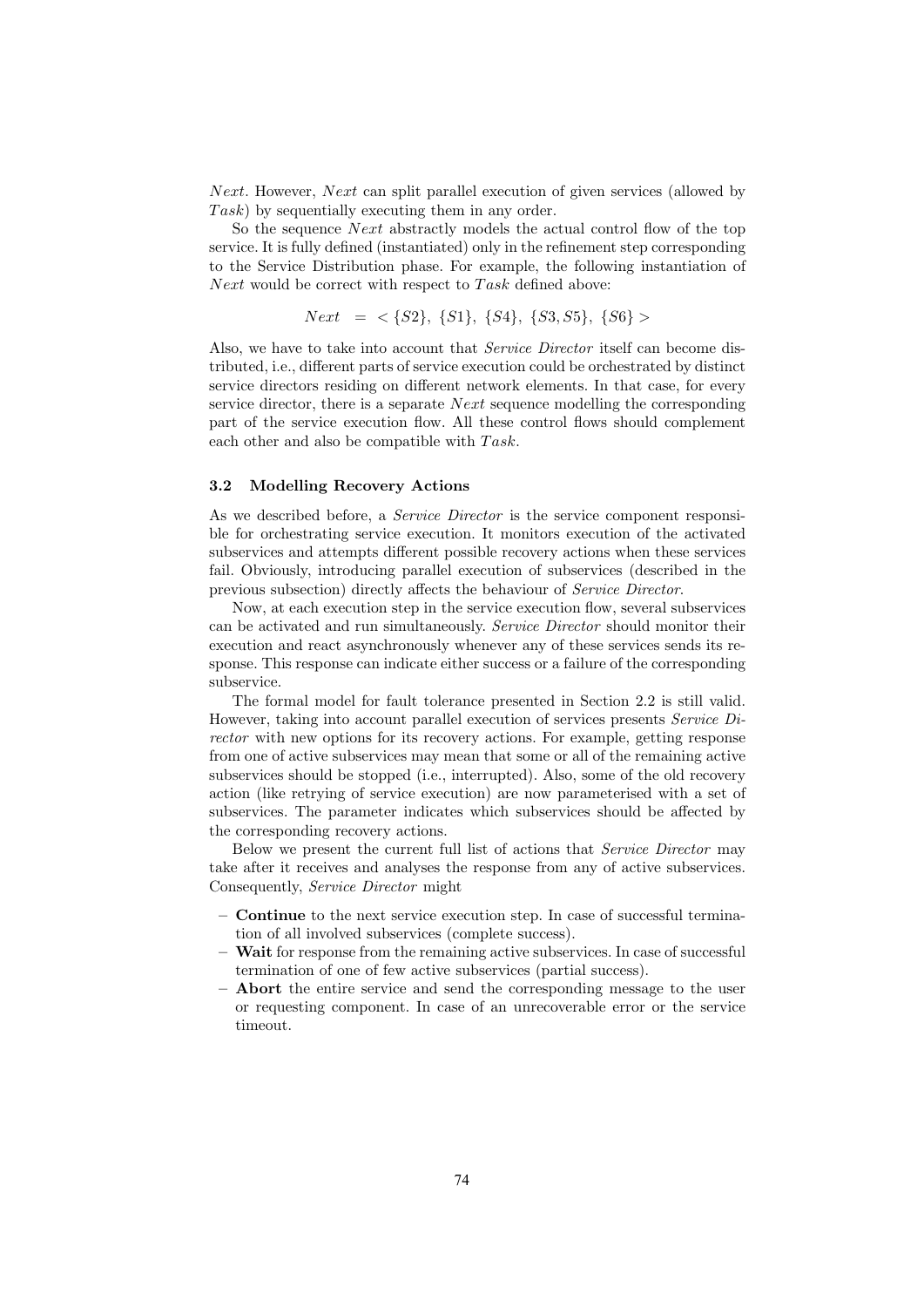- Cancel (a set of subservices) by sending the corresponding requests to interrupt their execution (partial abort). In case of a failure which requires to retry or rollback in the service execution flow.
- Retry (a set of subservices) by sending the corresponding requests to reexecute the corresponding subservices. In case of a recoverable failure.
- Rollback to a certain point of the service execution flow. In case of a recoverable failure.

Service Director makes its decision using special abstract functions needed for evaluating responses from service components. These functions should be supplied (instantiated) by the system developers at a certain point of system development.

Here is a small excerpt from the B specification of Service Director specifying the part where it evaluates a response and decides on the next step:

```
handle =...
    resp := \text{Eval}(\text{curr\_task}, \text{curr\_state});CASE resp OF EITHER
      CONTINUE THEN
         IF curr_task = size(Next) THEN finished := TRUE
         ELSE active_serv, curr_task := Next(curr\_task + 1), curr\_task + 1 ENDWAIT THEN skip
      RETRY THEN active_serv := active_serv \cup Retry(curr_task, curr_state)
      CANCEL THEN active_serv := active_serv \cup Cancel(curr_task, curr_state)
      ROLLBACK THEN curr_task := Rollback(...); active_serv := Next(curr\_task)ABORT THEN finished := TRUE
    FND
    ...
```
where the abstract functions Next, Retry, Cancel, and Rollback are defined (typed) as follows:

```
Next: seq(\mathcal{P}(SERVICE))Eval : 1..size(Next) ∗ STATE → {CONTINUE, WAIT, RETRY, CANCEL, ROLLBACK,ABORT}
Retry : 1..size(Next) * STATE \rightarrow P(SERVICE)
Cancel : 1..size(Next) * STATE \rightarrow P(SERVICE)
Rollback : 2..size(Next) * STATE \rightarrow 1..size(Next) – 1
```
## 4 Conclusions

In this paper we proposed a formal approach to development of communicating distributed systems. Our approach formalises and extends Lyra [6] – the UML2 based design methodology adopted in Nokia. The formalisation is done within